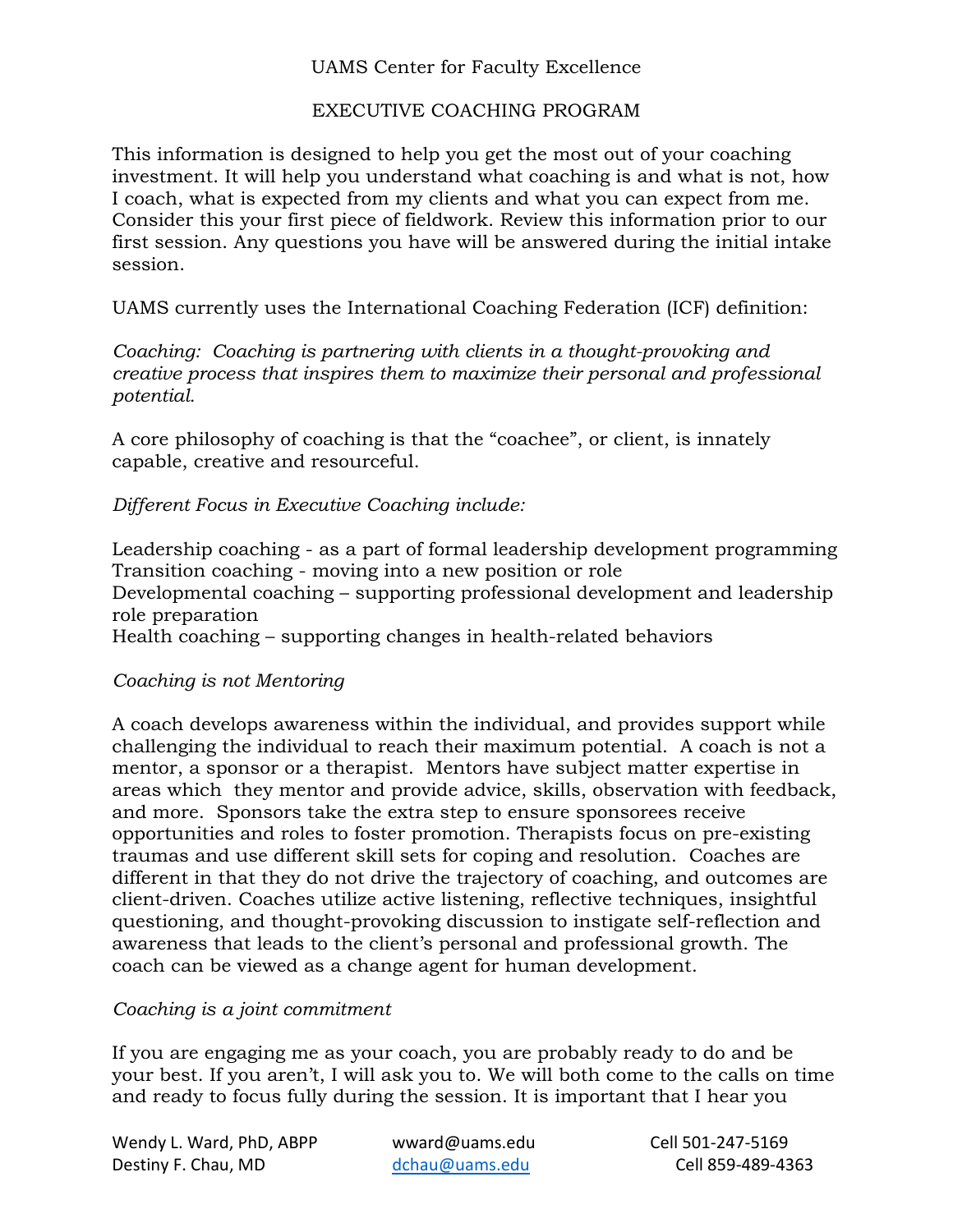## EXECUTIVE COACHING PROGRAM

clearly, so avoid using speakerphones and avoid cell phones whenever possible. If you can't hear me clearly, please let me know.

# *You are responsible for your own results*

Coaching is a vehicle for achieving results but you are the driver. I expect you to provide an agenda/goal for each call; this provides a clear focus and direction. You can expect me to weave in your defined goals as we move forward, keeping us both on track. I am into serious results accomplished with a light heart; however, you can set the tone if you prefer a different environment.

## *I hear more than what you say*

You can expect me to tell you exactly what I see, hear and sense is going on. I expect you to be honest with me when I'm right and tell me when I'm wrong. I use deep listening and direct communication to get to the heart of the matter. I may interrupt when I hear something that could be important for us to explore and ask for clarification – it is all part of the process.

# *I challenge but don't confront*

I will be a mirror for you and invite you to look at new ways of thinking and being. I may challenge your beliefs and shed new light on your actions. However, I don't confront or judge your beliefs. You decide what to change in your life. I expect you to be your best and you can expect me to be totally accepting of whatever that is.

## *We both need to keep it 100% clean*

A clean coaching relationship requires that we each say what we need to say. This is about holding a high level of respect for each other, engaging as equals and being honest at all times throughout the coaching conversation. I expect you to tell me when I say or do something that doesn't sit well with you. I want you to ask for what you need (particularly important in the early phases of the relationship as I am learning about working with you). If coaching isn't working the way you expected it to – say so and we'll work through it or move on.

# *Ethics and Confidentiality*

As a Candidate for Certification in Executive Coach with the International Coaching Federation, I am bound to a **defined set of ethical standards**. One important aspect is maintaining strict confidentiality within the coach/client relationship. Confidentiality is fundamental to coaching and creates the safe

Wendy L. Ward, PhD, ABPP wward@uams.edu Cell 501-247-5169 Destiny F. Chau, MD [dchau@uams.edu](mailto:dchau@uams.edu) Cell 859-489-4363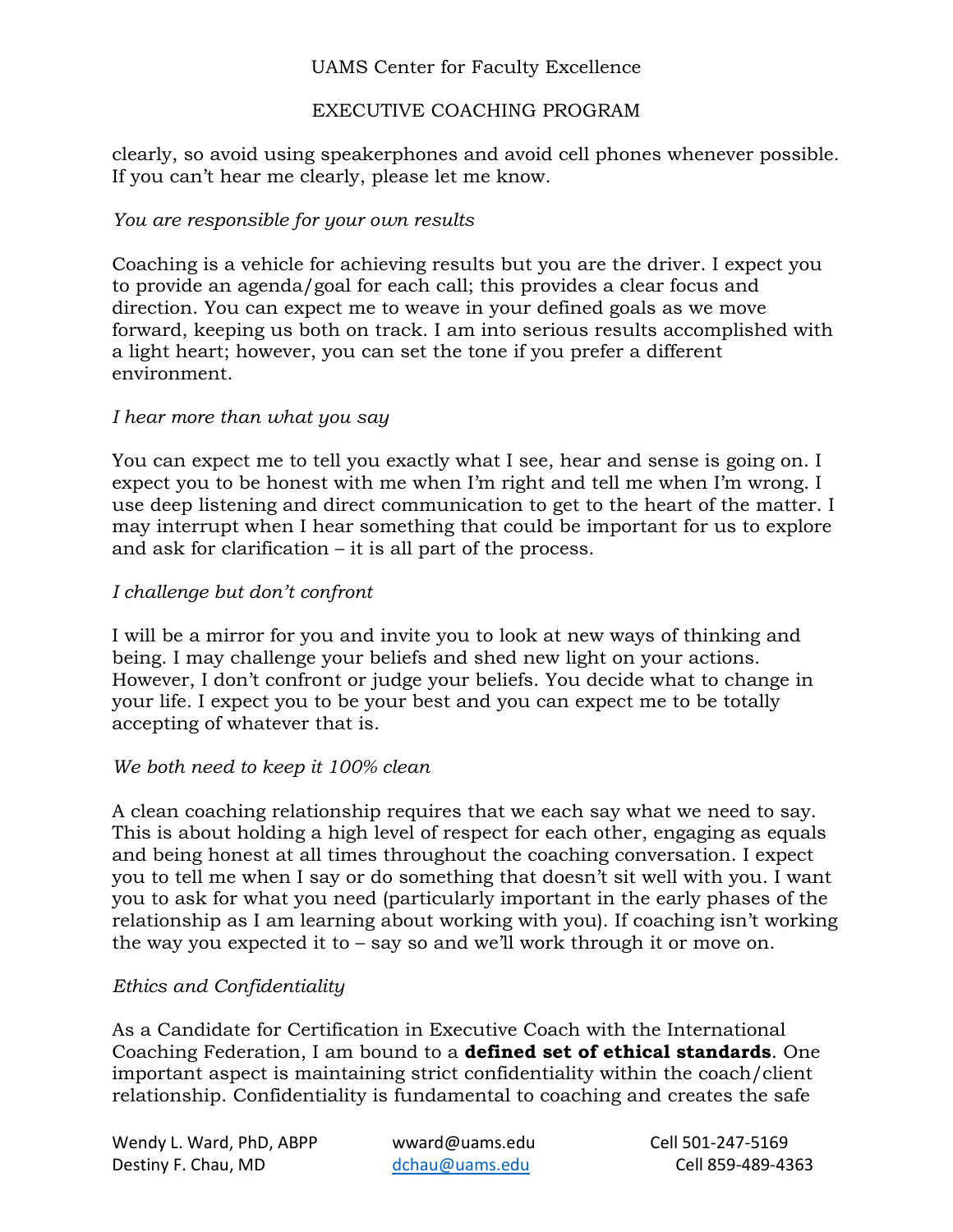# EXECUTIVE COACHING PROGRAM

environment to explore and develop. Confidentiality in coaching means that the client may share information about the coaching with others, but the coach may not share information about the coaching outside of conversations with the client. Certain coaching arrangements do require the coach to share limited logistical information with the coaching sponsor or supervisor: dates and number of sessions, number of late cancellations and "no shows." We will clarify this at the start of your coaching engagement.

I model personal and professional boundaries for my clients.

I hold my clients accountable to a high level of integrity and personal commitment. I expect clients to honor my time and their commitment to themselves by showing up on time for their sessions or calls. In return, I highly respect my clients' time and commit to being on time and fully focused during the session. While I try to be flexible and accommodate occasional rescheduling with advanced notice, frequent rescheduling is a problem.

## *Fieldwork is an important part of the process*

Most of your growth will occur in between the coaching sessions. Together we will design 2-3 goals, actions or shifts to focus on between one call and the next. If you want more (or fewer), just ask. Occasionally I will make a direct request, like "Will you accomplish X by the end of this month?" You may say yes, negotiate, or say no. Remember: coaching is about ACTION!

## *Scheduling*

You are responsible for scheduling the twice-monthly appointments as defined in your coaching agreement. You may schedule appointments for the coming month or for the entire quarter. Advance scheduling provides more options for you. The best way to schedule our time is by contacting Michaela Beard via email [mbeard@uams.edu](mailto:mbeard@uams.edu)

#### *Session recording*

You are welcome to record our coaching conversations for your future reference. I may occasionally request to record a coaching session for certification purposes. You may decline this request at any time. Recorded sessions may be reviewed by the International Coaching Federation to maintain high quality standards in the coaching industry. The recordings are treated as highly confidential. You will never be recorded without your knowledge and full permission.

Your coach is a valuable resource – so fully utilize this partnership!

Wendy L. Ward, PhD, ABPP wward@uams.edu Cell 501-247-5169 Destiny F. Chau, MD [dchau@uams.edu](mailto:dchau@uams.edu) Cell 859-489-4363